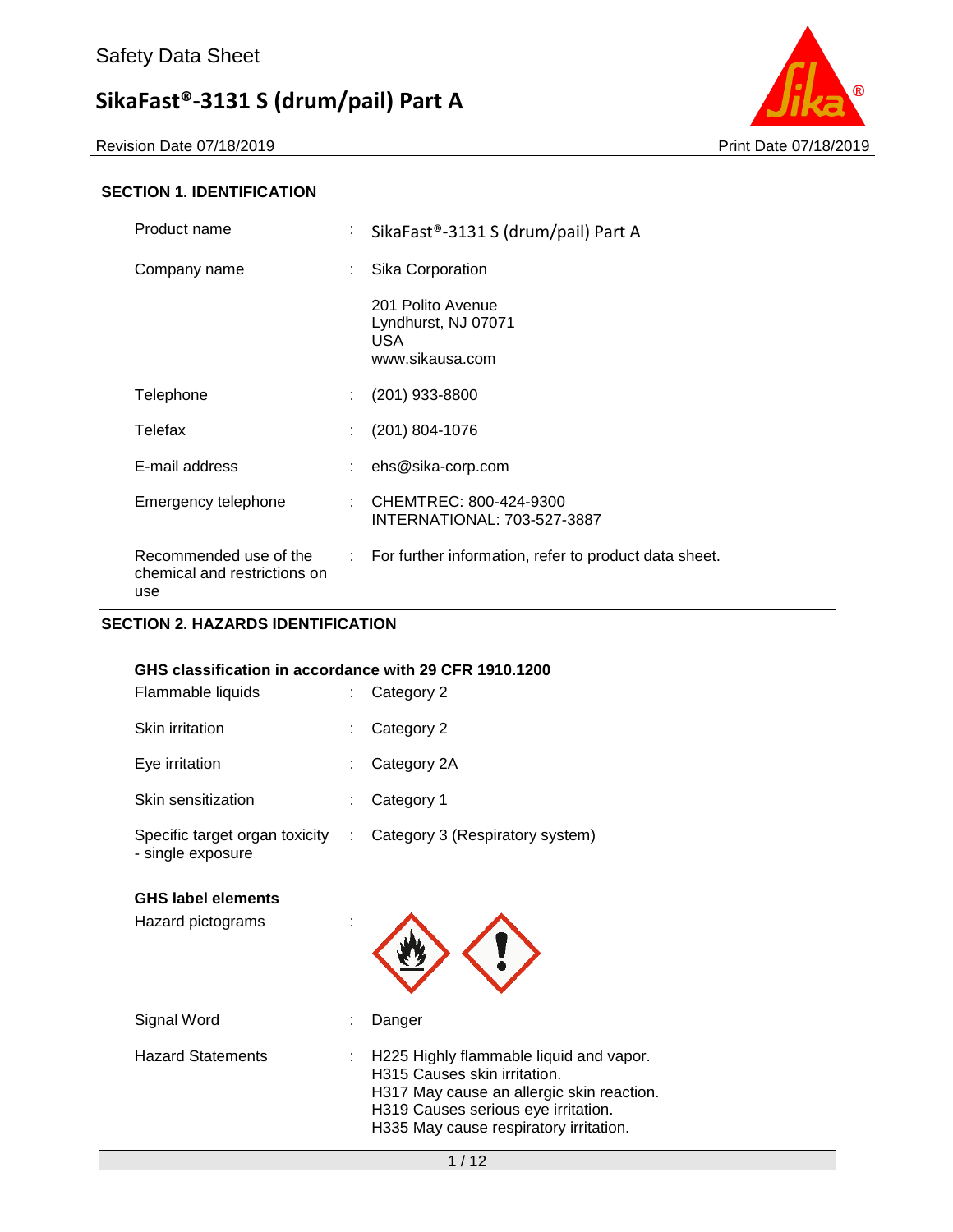Revision Date 07/18/2019 **Print Date 07/18/2019** Print Date 07/18/2019



Precautionary Statements : **Prevention:**  P210 Keep away from heat/sparks/open flames/hot surfaces. No smoking. P233 Keep container tightly closed. P240 Ground/bond container and receiving equipment. P241 Use explosion-proof electrical/ ventilating/ lighting/ equipment. P242 Use only non-sparking tools. P243 Take precautionary measures against static discharge. P261 Avoid breathing dust/ fume/ gas/ mist/ vapors/ spray. P264 Wash skin thoroughly after handling. P271 Use only outdoors or in a well-ventilated area. P272 Contaminated work clothing must not be allowed out of the workplace. P280 Wear protective gloves/ protective clothing/ eye protection/ face protection. **Response:**  P303 + P361 + P353 IF ON SKIN (or hair): Take off immediately all contaminated clothing. Rinse skin with water/shower. P304 + P340 + P312 IF INHALED: Remove person to fresh air and keep comfortable for breathing. Call a POISON CENTER/doctor if you feel unwell. P305 + P351 + P338 IF IN EYES: Rinse cautiously with water for several minutes. Remove contact lenses, if present and easy to do. Continue rinsing. P333 + P313 If skin irritation or rash occurs: Get medical advice/ attention. P337 + P313 If eye irritation persists: Get medical advice/ attention. P362 + P364 Take off contaminated clothing and wash it before reuse. P370 + P378 In case of fire: Use dry sand, dry chemical or alcohol-resistant foam to extinguish. **Storage:**  P403 + P233 Store in a well-ventilated place. Keep container tightly closed. P403 + P235 Store in a well-ventilated place. Keep cool. P405 Store locked up. **Disposal:**  P501 Dispose of contents/ container to an approved waste disposal plant. **Additional Labeling**

There are no ingredients with unknown acute toxicity used in a mixture at a concentration >= 1%.

#### **Other hazards**

Intentional misuse by deliberate concentration and inhalation of vapor may be harmful or fatal.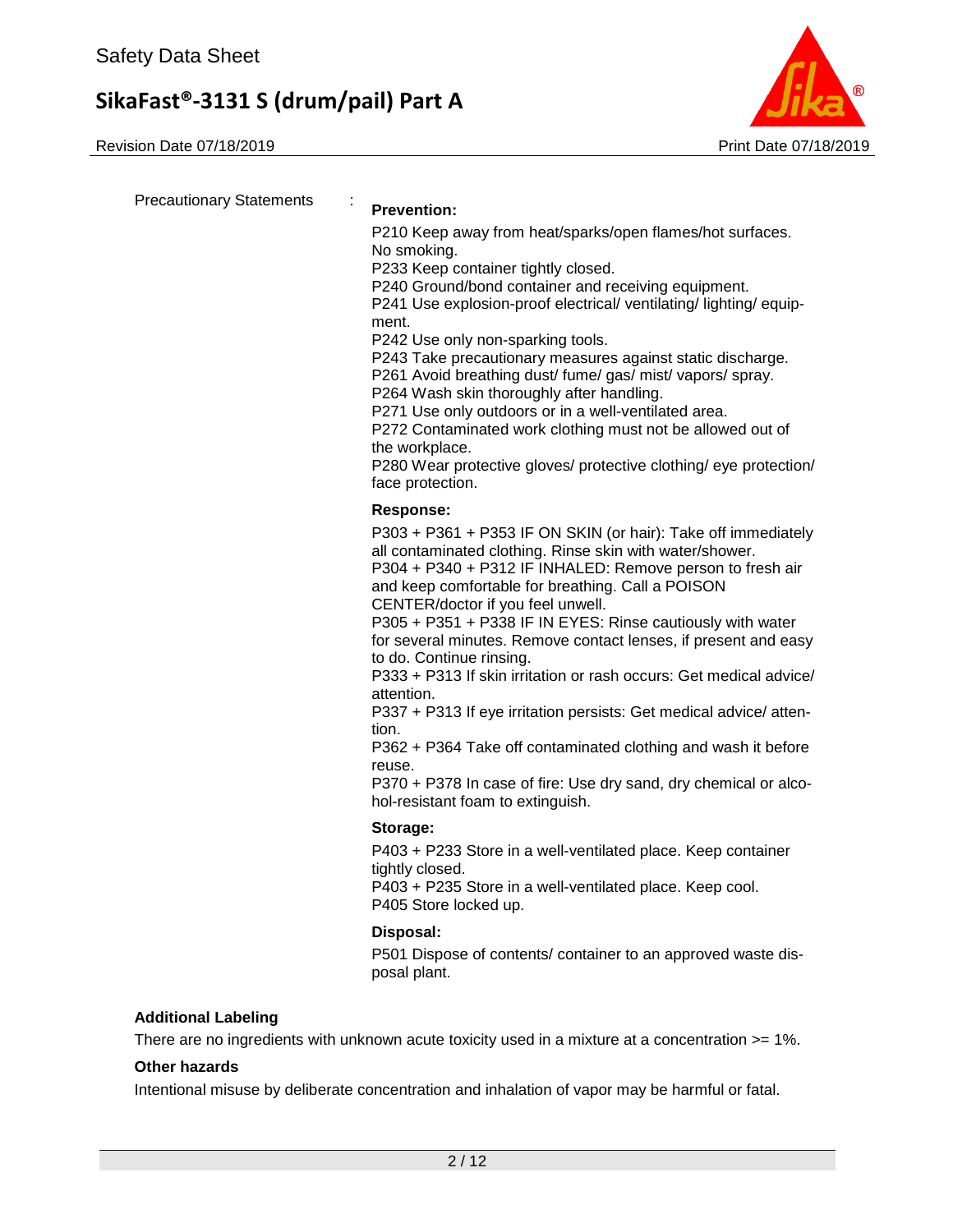Revision Date 07/18/2019 **Print Date 07/18/2019** 



# **SECTION 3. COMPOSITION/INFORMATION ON INGREDIENTS**

#### **Mixtures**

#### **Components**

| Chemical name                                                    | CAS-No.       | Classification                                                                                   | Concentra-<br>tion $(\% w/w)$ |
|------------------------------------------------------------------|---------------|--------------------------------------------------------------------------------------------------|-------------------------------|
| methyl methacrylate                                              | $80 - 62 - 6$ | Flam. Liq. 2; H225<br>Skin Irrit. 2: H315<br><b>Skin Sens. 1; H317</b><br><b>STOT SE 3; H335</b> | $>= 50 - < 70$                |
| Talc                                                             | 14807-96-6    |                                                                                                  | $>= 1 - 5$                    |
| 2-Propenoic acid, 2-methyl-, 2-<br>hydroxyethyl ester, phosphate | 52628-03-2    | Skin Corr. 1B; H314                                                                              | $>= 1 - 5$                    |
| N,N-dimethyl-p-toluidine                                         | 99-97-8       | Acute Tox. 3; H301<br>Acute Tox. 3: H331<br>Acute Tox. 3; H311<br>STOT RE 2; H373                | $>= 0.1 - 1.1$                |
| <b>Antioxidant Proprietary</b>                                   | Not Assigned  | Acute Tox. 4: H302<br>Skin Irrit. 2; H315<br>Eye Irrit. 2A; H319<br><b>Skin Sens. 1; H317</b>    | $>= 0.1 - 1.1$                |

Actual concentration is withheld as a trade secret

#### **SECTION 4. FIRST AID MEASURES**

| General advice                                                    | Move out of dangerous area.<br>Consult a physician.<br>Show this material safety data sheet to the doctor in attend-<br>ance.                                                                                                                       |
|-------------------------------------------------------------------|-----------------------------------------------------------------------------------------------------------------------------------------------------------------------------------------------------------------------------------------------------|
| If inhaled                                                        | Move to fresh air.<br>Consult a physician after significant exposure.                                                                                                                                                                               |
| In case of skin contact                                           | : Take off contaminated clothing and shoes immediately.<br>Wash off with soap and plenty of water.<br>If symptoms persist, call a physician.                                                                                                        |
| In case of eye contact                                            | : Immediately flush eye(s) with plenty of water.<br>Remove contact lenses.<br>Keep eye wide open while rinsing.<br>If eye irritation persists, consult a specialist.                                                                                |
| If swallowed                                                      | : Clean mouth with water and drink afterwards plenty of water.<br>Do not induce vomiting without medical advice.<br>Do not give milk or alcoholic beverages.<br>Never give anything by mouth to an unconscious person.<br>Obtain medical attention. |
| Most important symptoms<br>and effects, both acute and<br>delayed | : irritant effects<br>sensitizing effects<br>Cough                                                                                                                                                                                                  |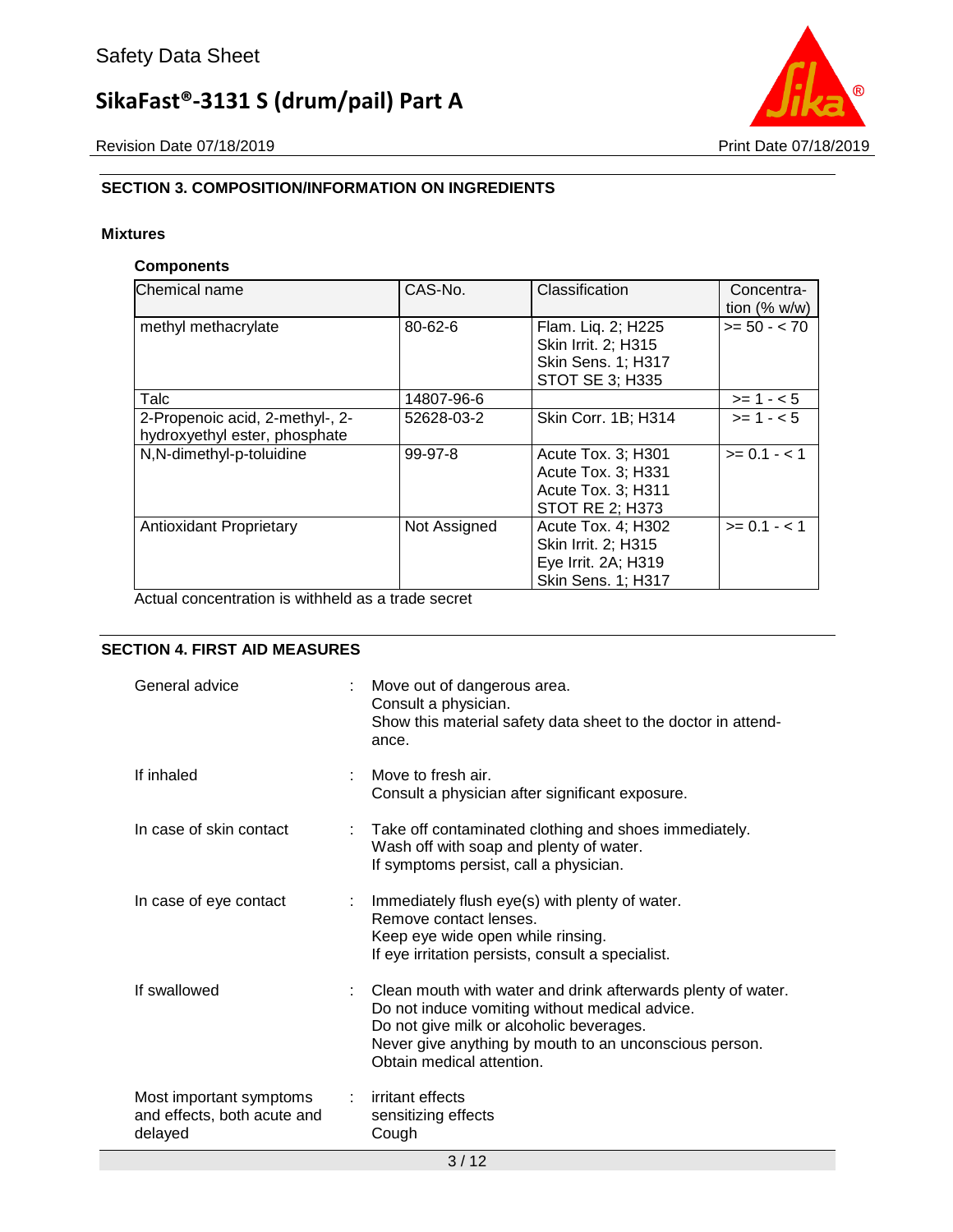

|                                          |                                | Respiratory disorder<br>Allergic reactions<br>Excessive lachrymation<br>Erythema<br><b>Dermatitis</b><br>Causes skin irritation.<br>May cause an allergic skin reaction.<br>Causes serious eye irritation.<br>May cause respiratory irritation.                               |
|------------------------------------------|--------------------------------|-------------------------------------------------------------------------------------------------------------------------------------------------------------------------------------------------------------------------------------------------------------------------------|
| Notes to physician                       |                                | Treat symptomatically.                                                                                                                                                                                                                                                        |
| <b>SECTION 5. FIRE-FIGHTING MEASURES</b> |                                |                                                                                                                                                                                                                                                                               |
|                                          | Suitable extinguishing media   | Alcohol-resistant foam<br>Carbon dioxide (CO2)<br>Dry chemical                                                                                                                                                                                                                |
| Unsuitable extinguishing<br>media        |                                | Water<br>High volume water jet                                                                                                                                                                                                                                                |
| fighting                                 | Specific hazards during fire   | Do not use a solid water stream as it may scatter and spread<br>fire.                                                                                                                                                                                                         |
| Further information                      |                                | Use water spray to cool unopened containers.<br>Collect contaminated fire extinguishing water separately. This<br>must not be discharged into drains.<br>Fire residues and contaminated fire extinguishing water must<br>be disposed of in accordance with local regulations. |
| for fire-fighters                        | Special protective equipment : | In the event of fire, wear self-contained breathing apparatus.                                                                                                                                                                                                                |

### **SECTION 6. ACCIDENTAL RELEASE MEASURES**

| Personal precautions, protec- :<br>tive equipment and emer-<br>gency procedures |   | Use personal protective equipment.<br>Remove all sources of ignition.<br>Deny access to unprotected persons.<br>Beware of vapors accumulating to form explosive concentra-<br>tions. Vapors can accumulate in low areas.  |
|---------------------------------------------------------------------------------|---|---------------------------------------------------------------------------------------------------------------------------------------------------------------------------------------------------------------------------|
| Environmental precautions                                                       | ÷ | Prevent product from entering drains.<br>If the product contaminates rivers and lakes or drains inform<br>respective authorities.<br>Local authorities should be advised if significant spillages<br>cannot be contained. |
| Methods and materials for<br>containment and cleaning up                        |   | Soak up with inert absorbent material (e.g. sand, silica gel,<br>acid binder, universal binder, sawdust).                                                                                                                 |

### **SECTION 7. HANDLING AND STORAGE**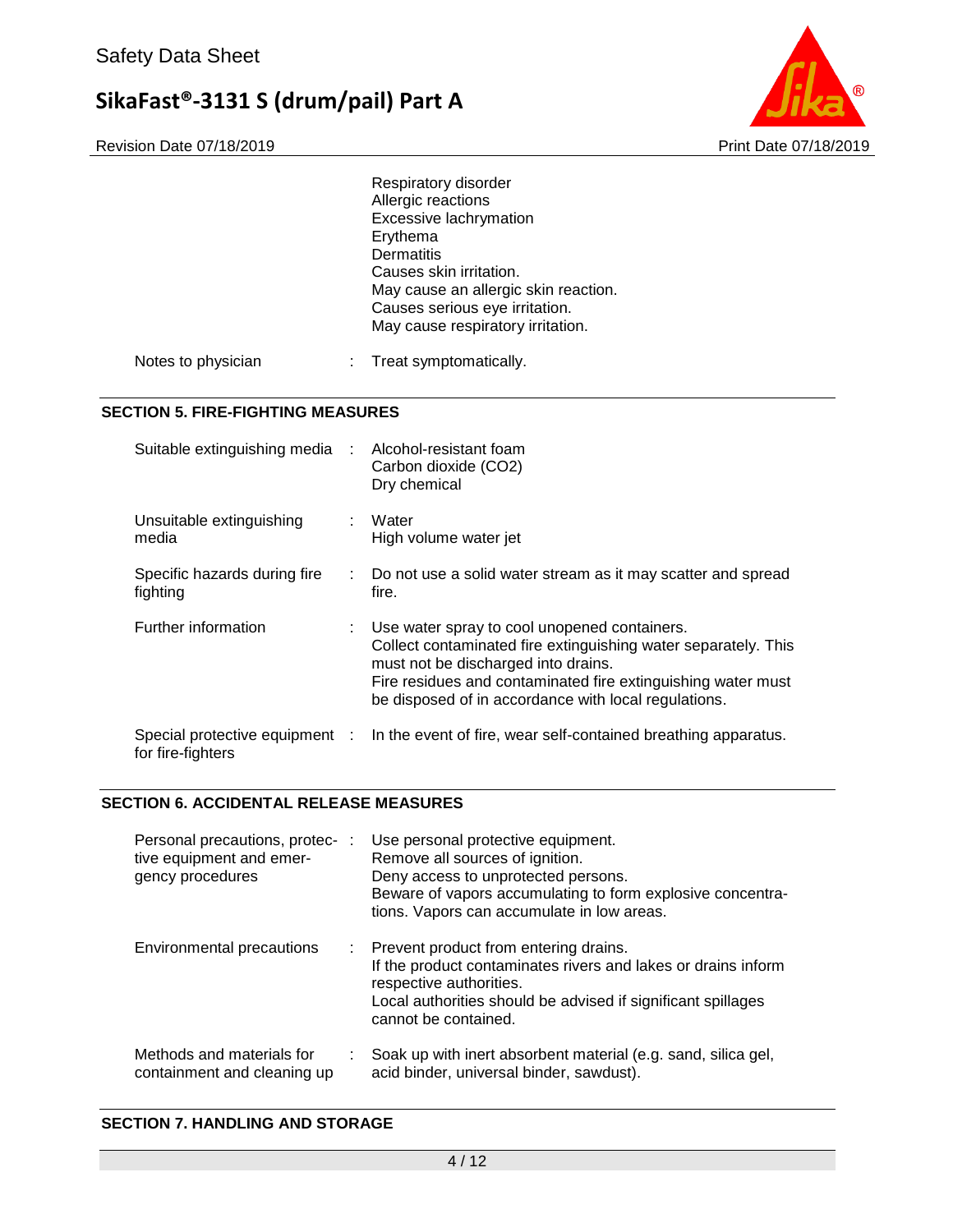

| Advice on protection against<br>fire and explosion | Use explosion-proof equipment.<br>Keep away from heat/sparks/open flames/hot surfaces. No<br>smoking.<br>Take precautionary measures against electrostatic discharg-<br>es.                                                                                                                                                                                                                                                                                                                                                                                                                                                                                                                                                                                                                                               |
|----------------------------------------------------|---------------------------------------------------------------------------------------------------------------------------------------------------------------------------------------------------------------------------------------------------------------------------------------------------------------------------------------------------------------------------------------------------------------------------------------------------------------------------------------------------------------------------------------------------------------------------------------------------------------------------------------------------------------------------------------------------------------------------------------------------------------------------------------------------------------------------|
| Advice on safe handling                            | Do not breathe vapors or spray mist.<br>Avoid exceeding the given occupational exposure limits (see<br>section 8).<br>Do not get in eyes, on skin, or on clothing.<br>For personal protection see section 8.<br>Persons with a history of skin sensitization problems or asth-<br>ma, allergies, chronic or recurrent respiratory disease should<br>not be employed in any process in which this mixture is being<br>used.<br>Smoking, eating and drinking should be prohibited in the ap-<br>plication area.<br>Take precautionary measures against static discharge.<br>Open drum carefully as content may be under pressure.<br>Take necessary action to avoid static electricity discharge<br>(which might cause ignition of organic vapors).<br>Follow standard hygiene measures when handling chemical<br>products. |
| Conditions for safe storage                        | Store in original container.<br>Store in cool place.<br>Keep in a well-ventilated place.<br>Observe label precautions.<br>Store in accordance with local regulations.                                                                                                                                                                                                                                                                                                                                                                                                                                                                                                                                                                                                                                                     |
| Materials to avoid                                 | Explosives<br>Oxidizing agents<br>Poisonous gases<br>Poisonous liquids                                                                                                                                                                                                                                                                                                                                                                                                                                                                                                                                                                                                                                                                                                                                                    |
| Further information on stor-<br>age stability      | No decomposition if stored and applied as directed.                                                                                                                                                                                                                                                                                                                                                                                                                                                                                                                                                                                                                                                                                                                                                                       |

# **SECTION 8. EXPOSURE CONTROLS/PERSONAL PROTECTION**

### **Ingredients with workplace control parameters**

| Components          | CAS-No.       | Value type<br>(Form of<br>exposure) | Control parame-<br>ters / Permissible<br>concentration | <b>Basis</b> |
|---------------------|---------------|-------------------------------------|--------------------------------------------------------|--------------|
| methyl methacrylate | $80 - 62 - 6$ | <b>TWA</b>                          | $100$ ppm<br>410 mg/m3                                 | OSHA Z-1     |
|                     |               | <b>TWA</b>                          | $100$ ppm<br>410 mg/m3                                 | OSHA P0      |
| Talc                | 14807-96-6    | TWA (Dust)                          | 20 Million parti-<br>cles per cubic foot               | OSHA Z-3     |
|                     |               | TWA (respir-<br>able dust           | $2$ mg/m $3$                                           | OSHA P0      |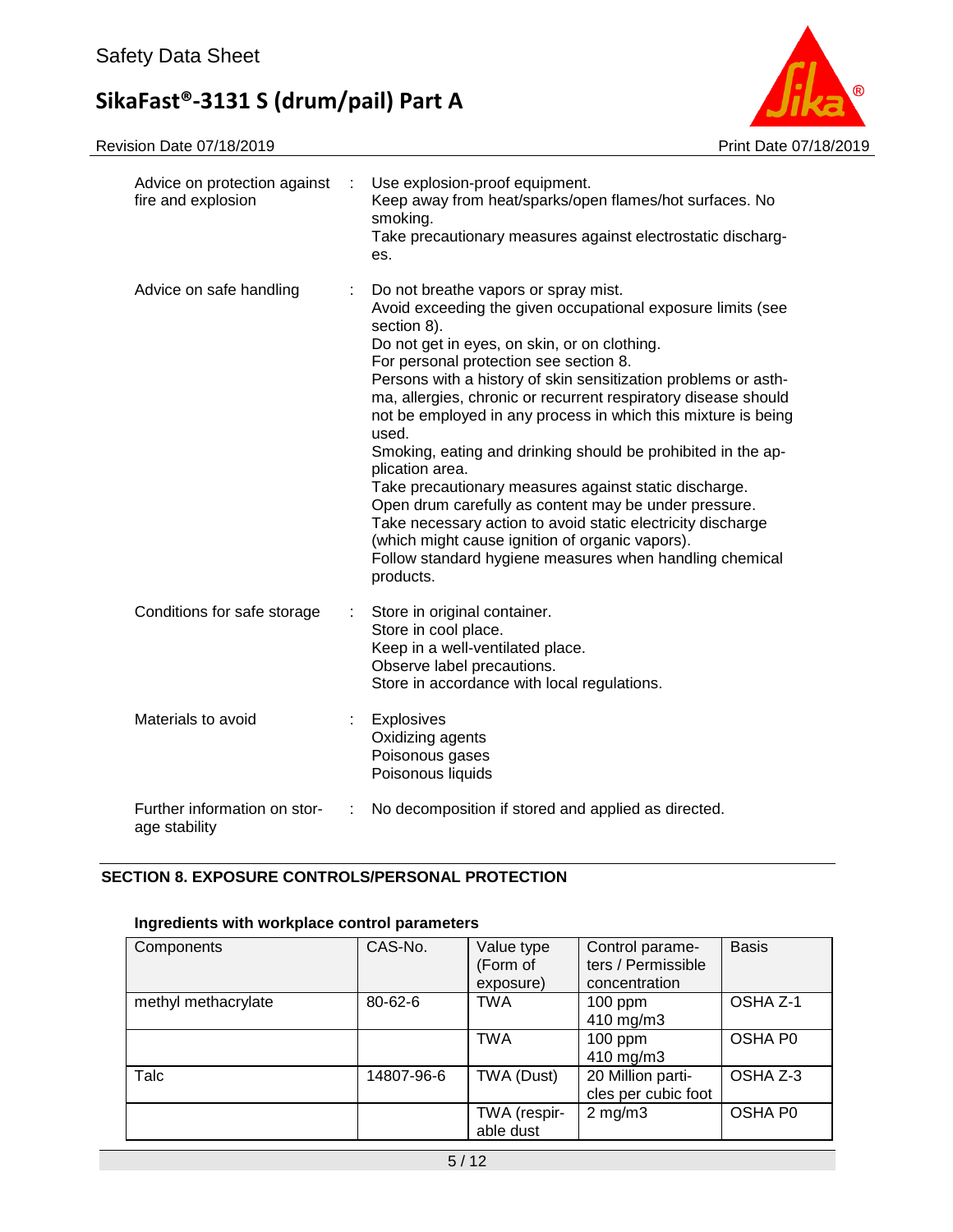

Revision Date 07/18/2019 **Print Date 07/18/2019** 

| fraction)                           |                    |              |
|-------------------------------------|--------------------|--------------|
| TWA (Res-<br>pirable frac-<br>tion) | $2 \text{ mg/m}$ 3 | <b>ACGIH</b> |

The above constituents are the only constituents of the product which have a PEL, TLV or other recommended exposure limit. At this time, the other constituents have no known exposure limits.

| <b>Engineering measures</b>       | Use of adequate ventilation should be sufficient to control<br>worker exposure to airborne contaminants. If the use of this<br>product generates dust, fumes, gas, vapor or mist, use pro-<br>cess enclosures, local exhaust ventilation or other engineer-<br>ing controls to keep worker exposure below any recommend-<br>ed or statutory limits.<br>The engineering controls also need to keep gas, vapor or<br>dust concentrations below any lower explosive limits. |
|-----------------------------------|--------------------------------------------------------------------------------------------------------------------------------------------------------------------------------------------------------------------------------------------------------------------------------------------------------------------------------------------------------------------------------------------------------------------------------------------------------------------------|
| Personal protective equipment     |                                                                                                                                                                                                                                                                                                                                                                                                                                                                          |
| Respiratory protection<br>÷       | Use a properly fitted NIOSH approved air-purifying or air-fed<br>respirator complying with an approved standard if a risk as-<br>sessment indicates this is necessary.                                                                                                                                                                                                                                                                                                   |
|                                   | The filter class for the respirator must be suitable for the max-<br>imum expected contaminant concentration<br>(gas/vapor/aerosol/particulates) that may arise when han-<br>dling the product. If this concentration is exceeded, self-<br>contained breathing apparatus must be used.                                                                                                                                                                                  |
| Hand protection<br><b>Remarks</b> | Chemical-resistant, impervious gloves complying with an<br>approved standard should be worn at all times when handling<br>chemical products if a risk assessment indicates this is nec-<br>essary.                                                                                                                                                                                                                                                                       |
| Eye protection                    | Safety eyewear complying with an approved standard should<br>be used when a risk assessment indicates this is necessary.                                                                                                                                                                                                                                                                                                                                                 |
| Skin and body protection<br>÷     | Choose body protection in relation to its type, to the concen-<br>tration and amount of dangerous substances, and to the spe-<br>cific work-place.                                                                                                                                                                                                                                                                                                                       |
| Hygiene measures                  | Avoid contact with skin, eyes and clothing.<br>Wash hands before breaks and immediately after handling<br>the product.<br>Remove respiratory and skin/eye protection only after vapors<br>have been cleared from the area.<br>Remove contaminated clothing and protective equipment<br>before entering eating areas.<br>Wash thoroughly after handling.                                                                                                                  |

#### **SECTION 9. PHYSICAL AND CHEMICAL PROPERTIES**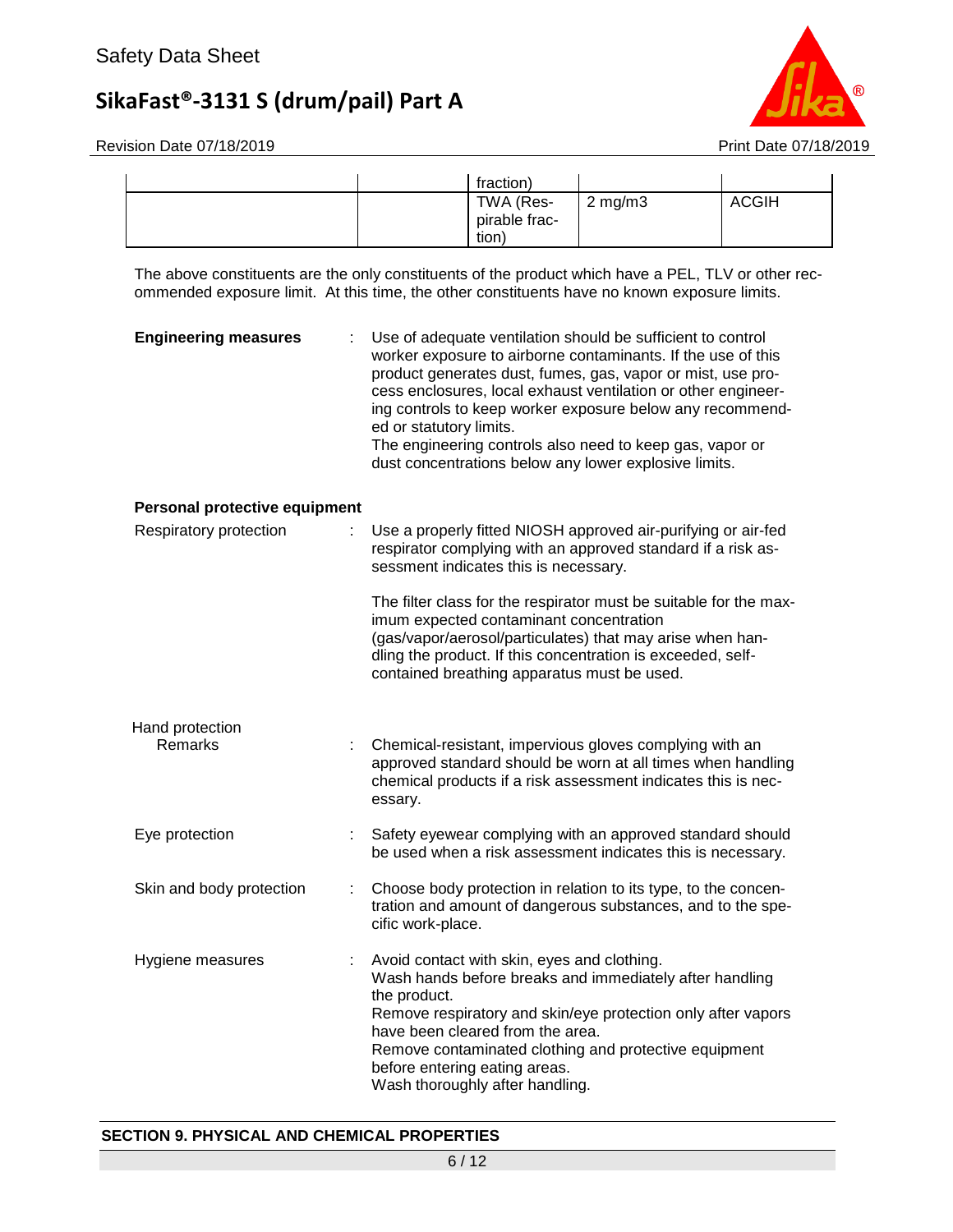

| Appearance                                                              | t                         | paste                                     |
|-------------------------------------------------------------------------|---------------------------|-------------------------------------------|
| Color                                                                   |                           | tan                                       |
| Odor                                                                    | ÷                         | characteristic                            |
| <b>Odor Threshold</b>                                                   | t                         | No data available                         |
| pH                                                                      |                           | No data available                         |
| Melting point/range / Freezing : No data available<br>point             |                           |                                           |
| Boiling point/boiling range                                             | t.                        | No data available                         |
| Flash point                                                             | ÷                         | ca. 50 °F / 10 °C<br>(Method: closed cup) |
| Evaporation rate                                                        | ÷.                        | No data available                         |
| Flammability (solid, gas)                                               | t.                        | No data available                         |
| Upper explosion limit / Upper : No data available<br>flammability limit |                           |                                           |
| Lower explosion limit / Lower : No data available<br>flammability limit |                           |                                           |
| Vapor pressure                                                          | ÷                         | 40 hpa                                    |
| Relative vapor density                                                  | ÷.                        | No data available                         |
| Density                                                                 | t                         | ca. 0.96 g/cm3 (73 °F / 23 °C)            |
| Solubility(ies)<br>Water solubility                                     | t,                        | insoluble                                 |
| Solubility in other solvents                                            | $\mathbb{Z}^{\mathbb{Z}}$ | No data available                         |
| Partition coefficient: n-<br>octanol/water                              | t.                        | No data available                         |
| Autoignition temperature                                                | t.                        | No data available                         |
| Decomposition temperature                                               | ÷.                        | No data available                         |
| Viscosity<br>Viscosity, dynamic                                         | ÷                         | No data available                         |
| Viscosity, kinematic                                                    |                           | > 20.5 mm2/s (104 °F / 40 °C)             |
| <b>Explosive properties</b>                                             |                           | No data available                         |
|                                                                         |                           |                                           |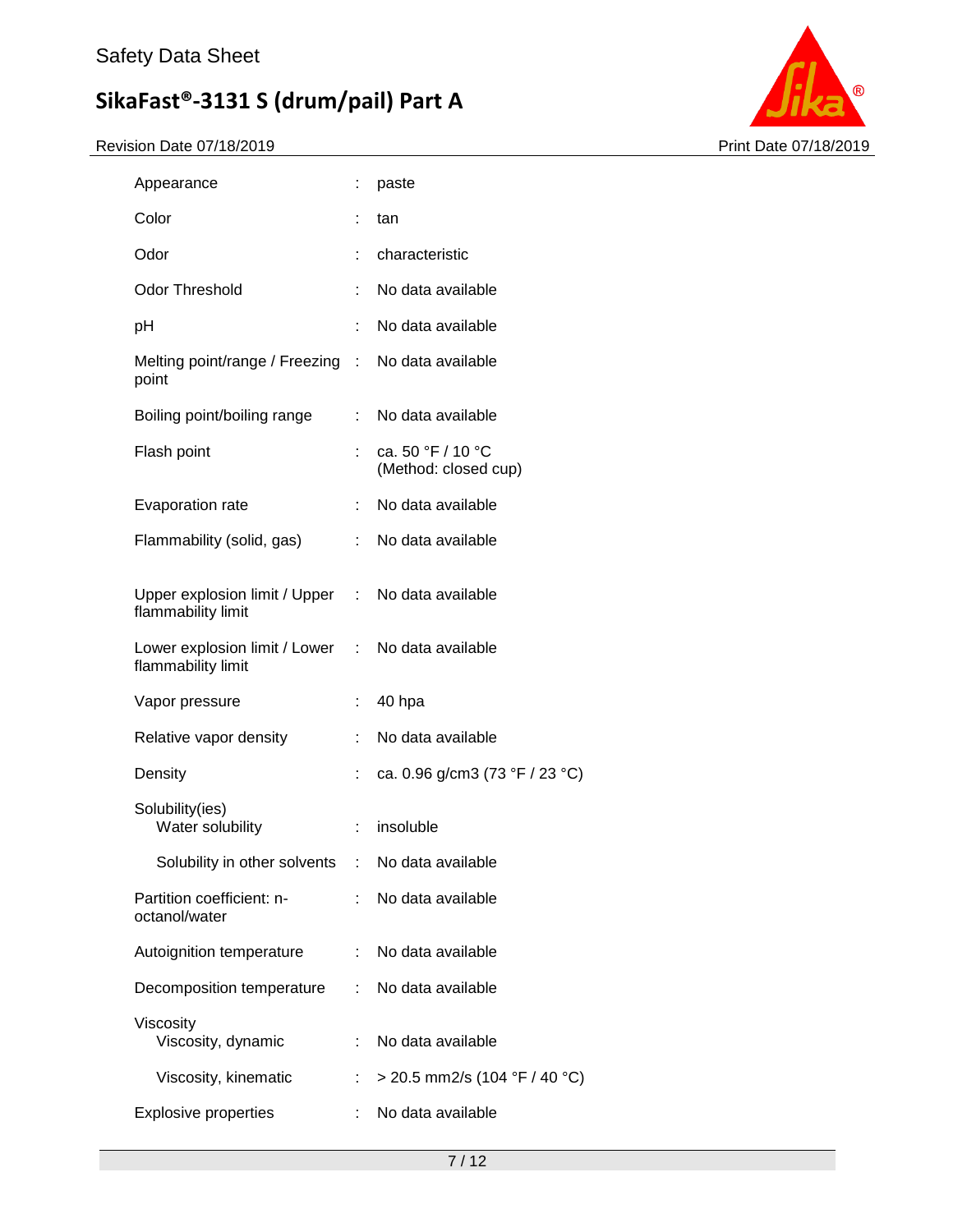Revision Date 07/18/2019 **Print Date 07/18/2019** 



| Oxidizing properties                        | No data available          |
|---------------------------------------------|----------------------------|
| Volatile organic compounds<br>(VOC) content | $: 18$ g/l<br>A+B Combined |

# **SECTION 10. STABILITY AND REACTIVITY**

| Reactivity                              |    | No dangerous reaction known under conditions of normal use.                                 |
|-----------------------------------------|----|---------------------------------------------------------------------------------------------|
| Chemical stability                      |    | The product is chemically stable.                                                           |
| Possibility of hazardous reac-<br>tions | ÷. | Stable under recommended storage conditions.<br>Vapors may form explosive mixture with air. |
| Conditions to avoid                     |    | Heat, flames and sparks.                                                                    |
| Incompatible materials                  |    | Azo-compounds<br>Alkali metals<br>Strong acids and oxidizing agents                         |

### **SECTION 11. TOXICOLOGICAL INFORMATION**

### **Acute toxicity**

Not classified based on available information.

# **Components:**

#### **methyl methacrylate:**

| Respiratory or skin sensitization                                   |  |                                                 |  |
|---------------------------------------------------------------------|--|-------------------------------------------------|--|
| Serious eye damage/eye irritation<br>Causes serious eye irritation. |  |                                                 |  |
| <b>Skin corrosion/irritation</b><br>Causes skin irritation.         |  |                                                 |  |
| <b>Antioxidant Proprietary:</b><br>Acute oral toxicity              |  | LD50 Oral (Rat): 1,590 mg/kg                    |  |
| Acute dermal toxicity                                               |  | : LD50 Dermal (Rabbit): $>$ 5,000 mg/kg         |  |
| Acute inhalation toxicity                                           |  | : $LC50$ (Rat): 29.8 mg/l<br>Exposure time: 4 h |  |
| Acute oral toxicity                                                 |  | : LD50 Oral (Rat): $> 5,000$ mg/kg              |  |

### **Skin sensitization**

May cause an allergic skin reaction.

### **Respiratory sensitization**

Not classified based on available information.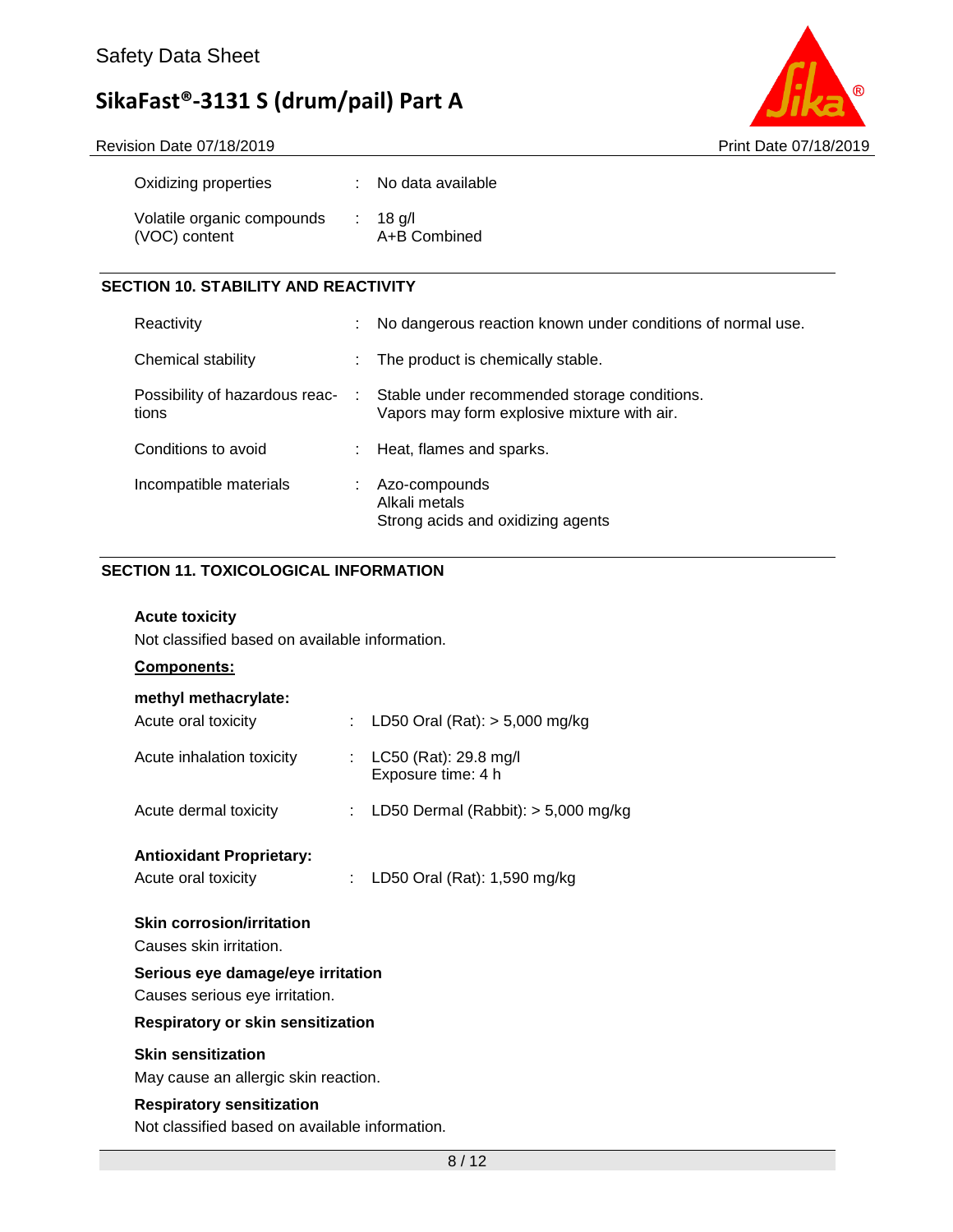Revision Date 07/18/2019 **Print Date 07/18/2019** Print Date 07/18/2019



Not classified based on available information.

#### **Carcinogenicity**

**Germ cell mutagenicity**

Not classified based on available information. **IARC** Group 2B: Possibly carcinogenic to humans N,N-dimethyl-p-toluidine 99-97-8

**OSHA** Not applicable

**NTP** Not applicable

#### **Reproductive toxicity**

Not classified based on available information.

### **STOT-single exposure**

May cause respiratory irritation.

#### **STOT-repeated exposure**

Once sensitized, a severe allergic reaction may occur when subsequently exposed to very low levels.

#### **Aspiration toxicity**

Not classified based on available information.

#### **SECTION 12. ECOLOGICAL INFORMATION**

#### **Ecotoxicity**

**Components:**

| methyl methacrylate:                                     |                                                                                                                                                                |
|----------------------------------------------------------|----------------------------------------------------------------------------------------------------------------------------------------------------------------|
| Toxicity to fish<br>÷                                    | LC50 (Oncorhynchus mykiss (rainbow trout)): $>$ 79 mg/l<br>Exposure time: 96 h<br>Method: OECD Test Guideline 203<br>NOEC (Danio rerio (zebra fish)): 9.4 mg/l |
|                                                          |                                                                                                                                                                |
| Toxicity to daphnia and other :<br>aquatic invertebrates | EC50 (Daphnia magna (Water flea)): 69 mg/l<br>Exposure time: 48 h<br>Method: OECD Test Guideline 202                                                           |
|                                                          | $NOEC: 37$ mg/l<br>Exposure time: 21 d<br>Method: OECD Test Guideline 202                                                                                      |
| Persistence and degradability                            |                                                                                                                                                                |
| No data available                                        |                                                                                                                                                                |
| <b>Bioaccumulative potential</b>                         |                                                                                                                                                                |
| No data available                                        |                                                                                                                                                                |

# **Mobility in soil**

No data available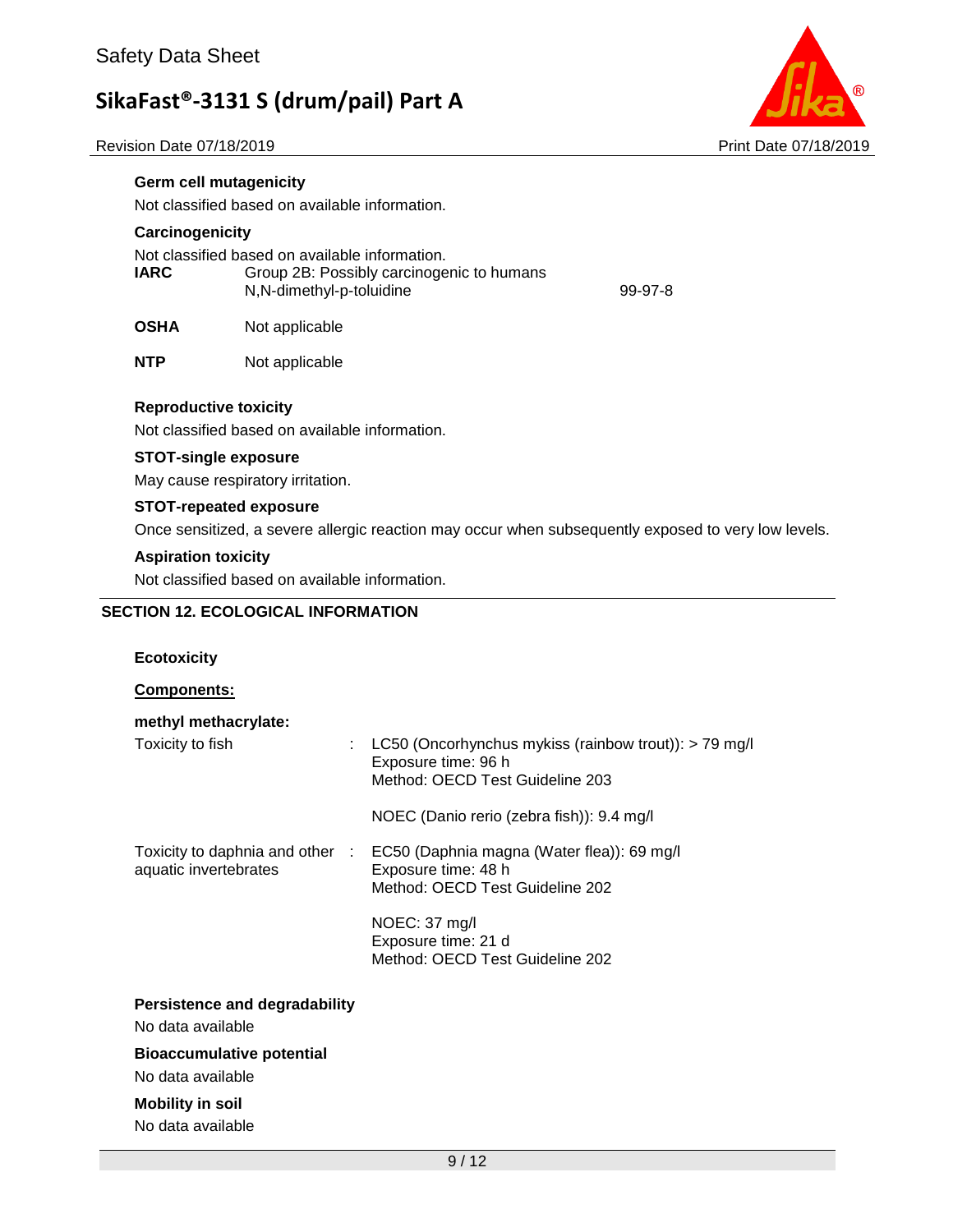Revision Date 07/18/2019 **Print Date 07/18/2019** 



### **Other adverse effects**

| Do not empty into drains; dispose of this material and its con-<br>tainer in a safe way.<br>Avoid dispersal of spilled material and runoff and contact with<br>soil, waterways, drains and sewers. |
|----------------------------------------------------------------------------------------------------------------------------------------------------------------------------------------------------|
|                                                                                                                                                                                                    |
|                                                                                                                                                                                                    |
| Do not empty into drains; dispose of this material and its con-<br>tainer in a safe way.                                                                                                           |
| Avoid dispersal of spilled material and runoff and contact with<br>soil, waterways, drains and sewers.                                                                                             |
|                                                                                                                                                                                                    |

### **SECTION 13. DISPOSAL CONSIDERATIONS**

| <b>Disposal methods</b> |   |                                                                                                                                                                                                                             |
|-------------------------|---|-----------------------------------------------------------------------------------------------------------------------------------------------------------------------------------------------------------------------------|
| Waste from residues     | ٠ | Disposal of this product, solutions and any by-products should<br>at all times comply with the requirements of environmental<br>protection and waste disposal legislation and any regional<br>local authority requirements. |
| Contaminated packaging  | ÷ | Empty containers should be taken to an approved waste han-<br>dling site for recycling or disposal.                                                                                                                         |

### **SECTION 14. TRANSPORT INFORMATION**

# **International Regulations**

| <b>IATA-DGR</b>                                                  |   |                                                       |
|------------------------------------------------------------------|---|-------------------------------------------------------|
| UN/ID No.                                                        |   | <b>UN 1133</b>                                        |
| Proper shipping name                                             |   | : Adhesives                                           |
| Class                                                            |   | : 3                                                   |
| Packing group                                                    |   | - 11                                                  |
| Labels                                                           |   | <b>Flammable Liquids</b>                              |
| Packing instruction (cargo<br>aircraft)                          |   | 364                                                   |
| Packing instruction (passen- : 353<br>ger aircraft)              |   |                                                       |
| <b>IMDG-Code</b><br>UN number<br>Proper shipping name            |   | $:$ UN 1133<br>: ADHESIVES                            |
| Class<br>Packing group<br>Labels<br>EmS Code<br>Marine pollutant | t | - 3<br>$\blacksquare$<br>: 3<br><b>F-E, S-D</b><br>no |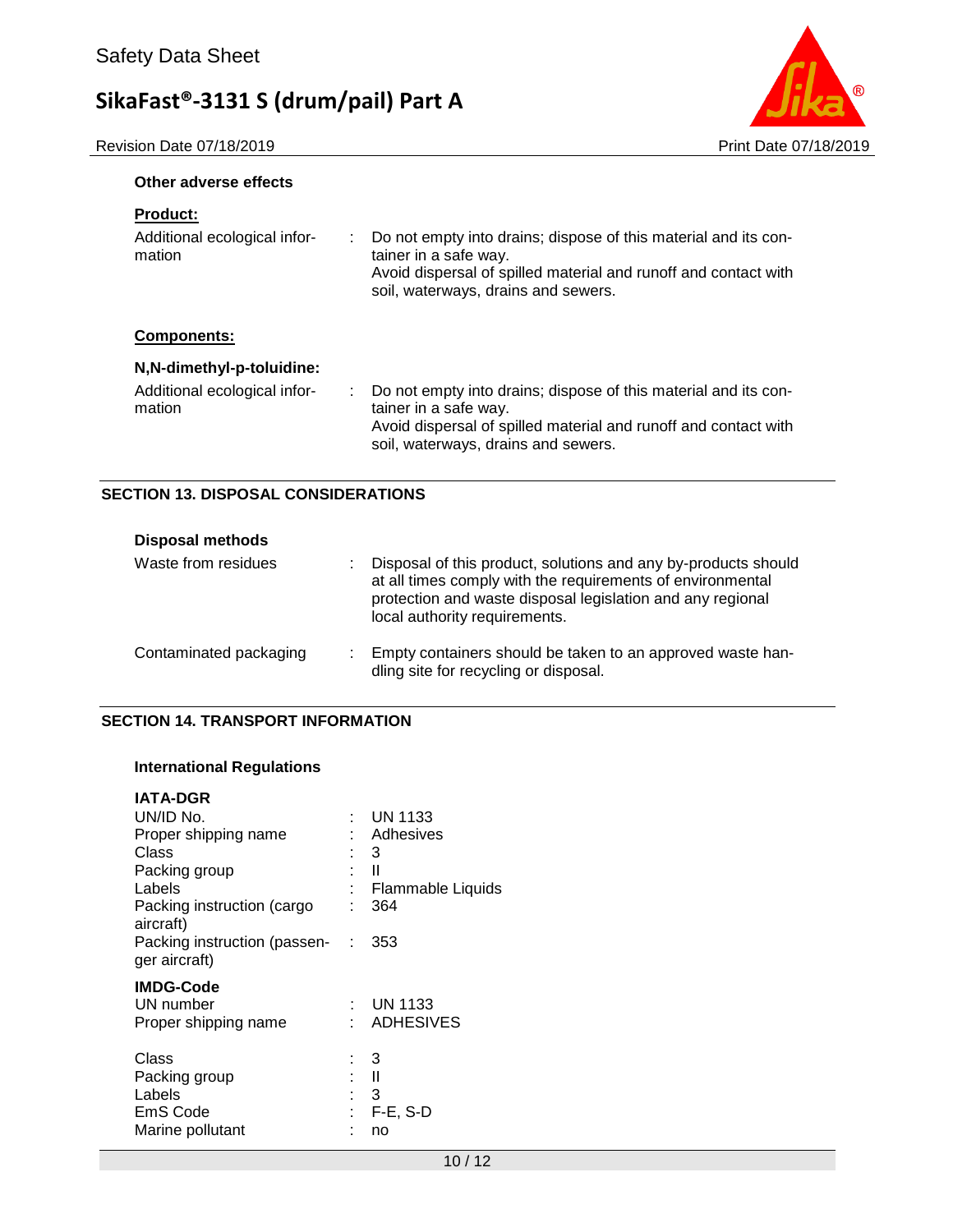Revision Date 07/18/2019 **Print Date 07/18/2019** Print Date 07/18/2019



#### **Domestic regulation**

| <b>49 CFR</b><br>UN/ID/NA number<br>Proper shipping name                |                | $\therefore$ UN 1133<br>: Adhesives       |
|-------------------------------------------------------------------------|----------------|-------------------------------------------|
| Class<br>Packing group<br>Labels<br><b>ERG Code</b><br>Marine pollutant | : 3<br>÷<br>t. | Ш<br><b>FLAMMABLE LIQUID</b><br>128<br>no |

DOT: For Limited Quantity exceptions reference 49 CFR 173.150 (b) IMDG: For Limited Quantity special provisions reference IMDG Code Chapter 3.4

#### **Special precautions for user**

The transport classification(s) provided herein are for informational purposes only, and solely based upon the properties of the unpackaged material as it is described within this Safety Data Sheet. Transportation classifications may vary by mode of transportation, package sizes, and variations in regional or country regulations.

### **SECTION 15. REGULATORY INFORMATION**

-

**TSCA list EXECA list 1 COLLEGAT COLLEGAT EXECUTE:** All chemical substances in this product are either listed on the TSCA Inventory or are in compliance with a TSCA Inventory exemption.

#### **EPCRA - Emergency Planning and Community Right-to-Know**

#### **CERCLA Reportable Quantity**

This material does not contain any components with a CERCLA RQ.

#### **SARA 304 Extremely Hazardous Substances Reportable Quantity**

This material does not contain any components with a section 304 EHS RQ.

#### **SARA 302 Extremely Hazardous Substances Threshold Planning Quantity**

This material does not contain any components with a section 302 EHS TPQ.

| SARA 311/312 Hazards | Flammable (gases, aerosols, liquids, or solids)<br>Skin corrosion or irritation<br>Serious eye damage or eye irritation<br>Respiratory or skin sensitization<br>Specific target organ toxicity (single or repeated exposure) |                 |
|----------------------|------------------------------------------------------------------------------------------------------------------------------------------------------------------------------------------------------------------------------|-----------------|
| <b>SARA 313</b>      | : The following components are subject to reporting levels es-<br>tablished by SARA Title III, Section 313:<br>methyl methacry-<br>80-62-6<br>late                                                                           | $>= 50 - 570 %$ |
|                      |                                                                                                                                                                                                                              |                 |

#### **Clean Air Act**

The following chemical(s) are listed as HAP under the U.S. Clean Air Act, Section 112 (40 CFR 61): methyl methacrylate  $80-62-6$   $> 50 - <70$  %